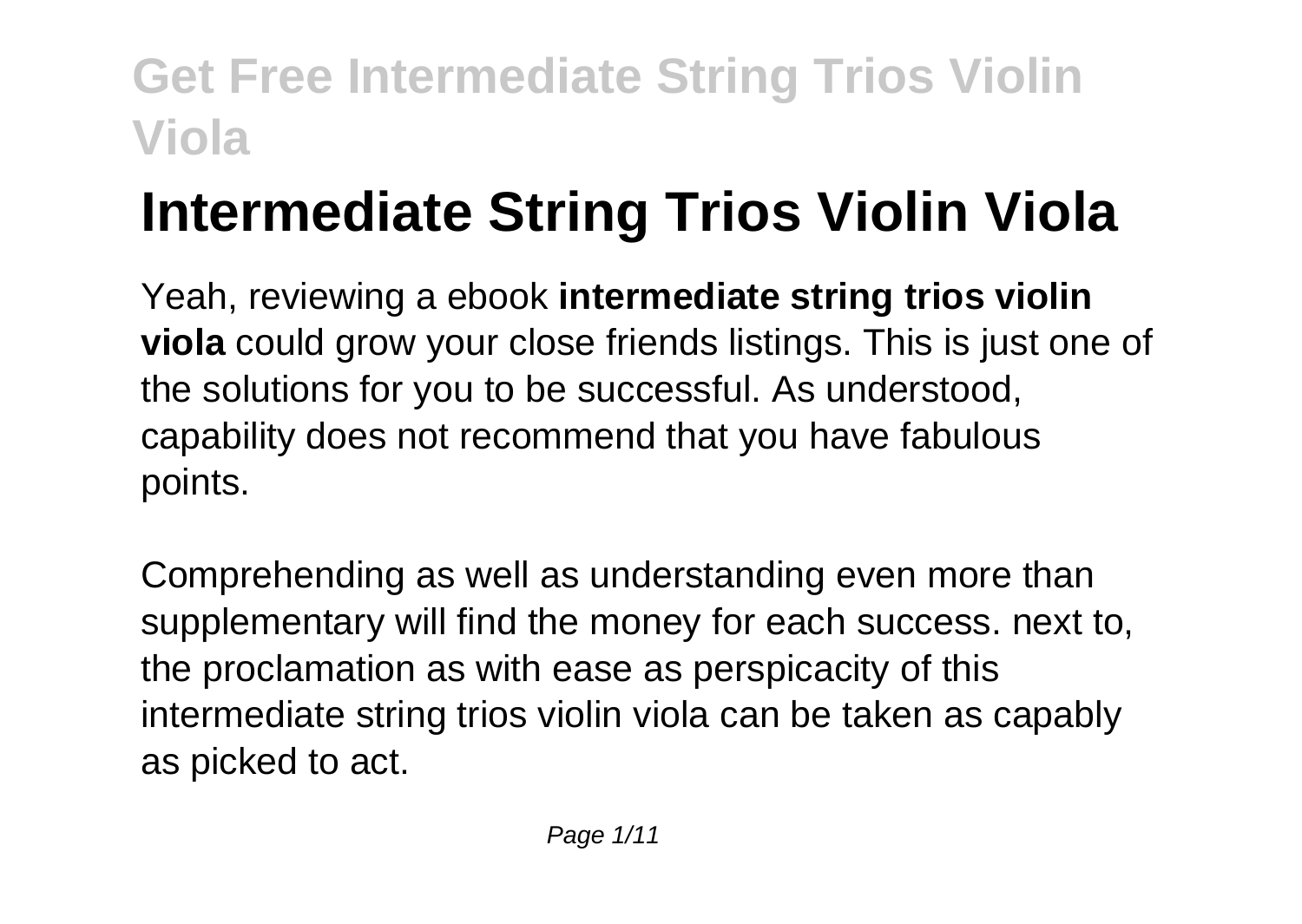PENDERECKI: Trio for Violin, Viola and Cello - ChamberFest Cleveland (2019) Phillip Scharwenka - Duo for Violin \u0026 Viola, Op. 105 (1898) Beethoven - The Complete String Trios Franz Schubert: String Trio D 471 / Veronika Eberle, Amihai Grosz, Sol Gabetta Mozart - Divertimento for String Trio K. 563 (1788) Hornpipe in D (Handel) for String Trio (Violin, Viola, Cello) Daniel Sepec; Tabea Zimmermann; Jean-Guihen Queyras - Beethoven String Trios Get Clarity in Your Mix: EQ/Panning a String Quartet Sergei Taneyev String Trio in D Major for violin, viola, and cello (1879-1880) EYBLER: String Trio in C major for violin, viola and cello Op. 2. II. Andante Penderecki: Trio for Violin, Viola, and Cello, I. Molto allegro—Vivo—Adagio— DOHNANYI - Serenade in C Major for String Trio, Op. 10 **Beethoven — String Trio in C Minor,** Page 2/11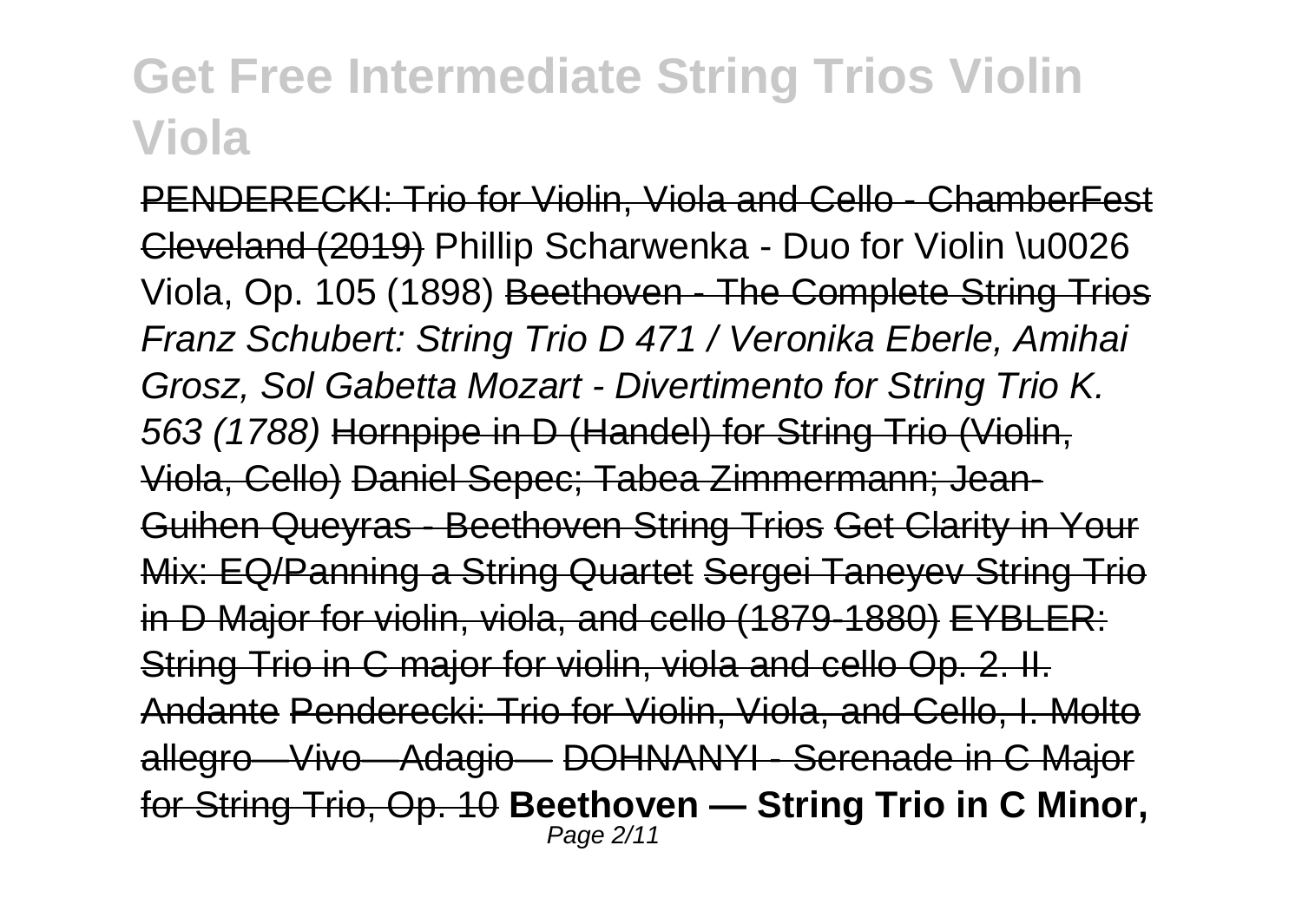**Op. 9, Nº. 3**

W.A. Mozart: «Divertimento» KV 563 / Veronika Eberle / Amihai Grosz / Sol Gabetta

Schumann: Complete Piano Trios, Complete String Quartets, Fantasiestücke Op.88Boccherini: String Trios Op.6 **Zoltán Kodály - Intermezzo for string trio | WDR Sinfonieorchester Trio Arkel, Kodaly Wedding String Quartet** - Canon in D (Best Version) (Johann Pachelbel) **Air On A G String Suite No. 3 (J.S. Bach) Wedding String Quartet** You Raise Me Up (Rolf Løvland) String Quartet Boccherini / Six String Trios, Op. 47 (G.107-112) **J.S.Bach BWV 988 - Goldberg Variations for String Trio**

All of Me (John Legend) for String Trio (Violin, Viola, Cello) Mozart-Divertimento for String Trio in E-Flat Major K. 563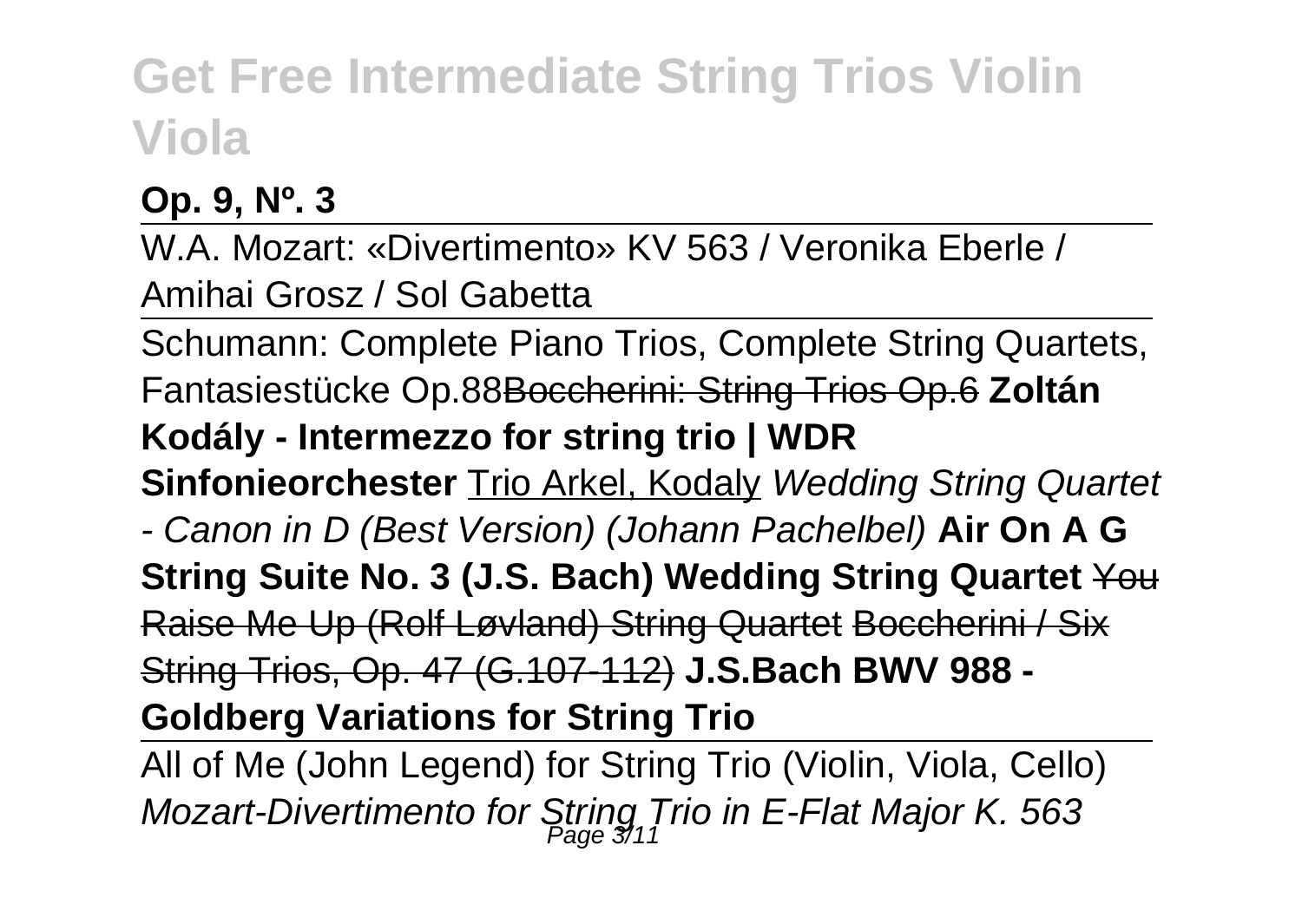(Complete) **Simple Gifts (Copland) for String Trio (Violin, Viola, Cello)** Beethoven - String Trio No. 1 in E-flat major, Op. 3 Guided Practice | Rhythm Harmony + Improvisation | Caravan | Advanced Jazz Violin Viola Cello Beethoven: String Trio in G Major, Op. 9, Nº.1 — Huang, Coletti, Aznavoorian, Camerata Pacifica Overture from Messiah for String Trio (Violin, Viola, Cello) Intermediate String Trios Violin Viola JEFFERSON — Jefferson Historical Society will present "Celebration of Strings," a free concert featuring the Leonata String Trio, at 7 p.m. Thursday, July 15, at the Maple Museum at 221 ...

Leonata String Trio to perform in Jefferson The Spruce Peak Chamber Music Society comes back for the Page 4/11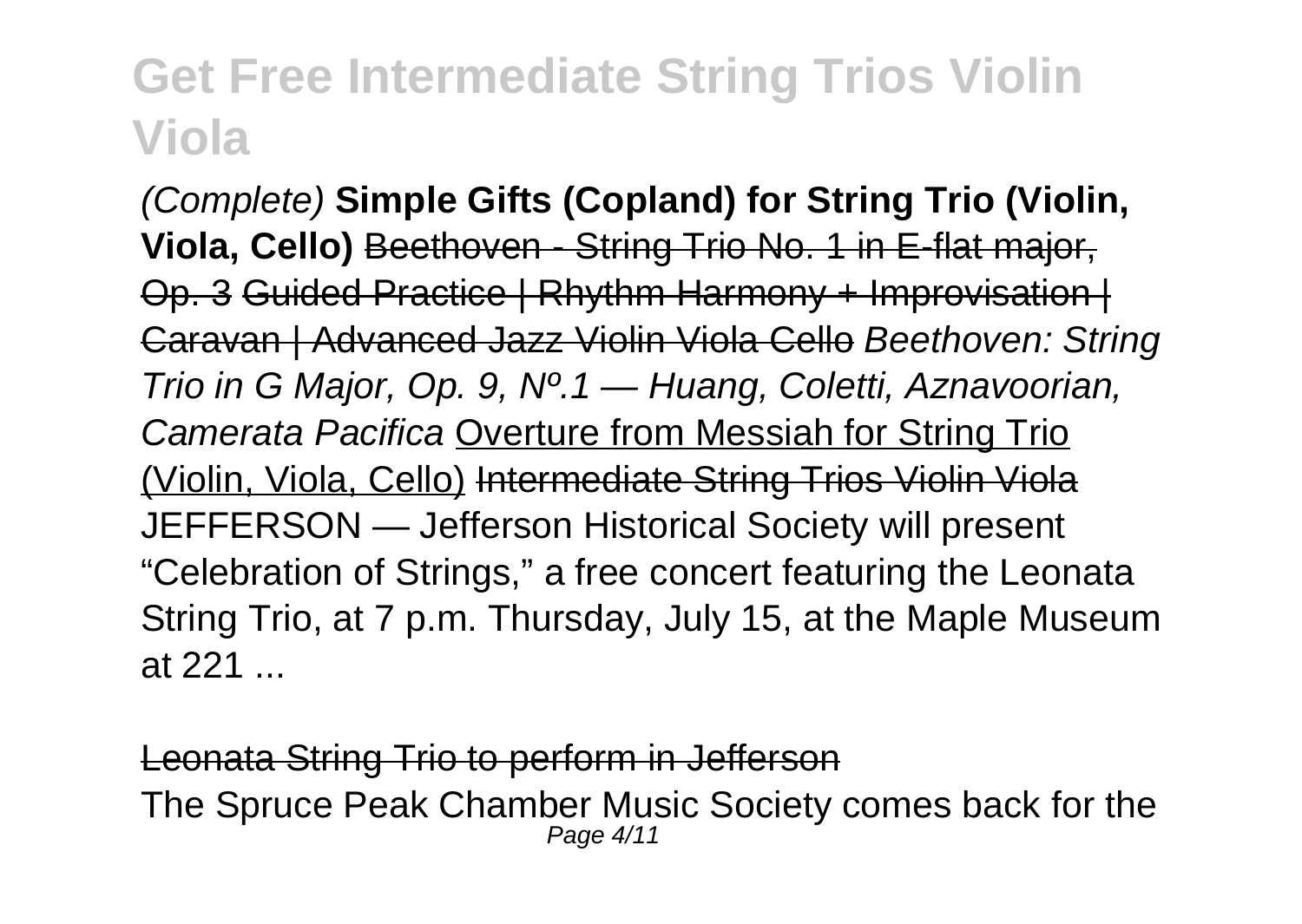first time since the pandemic, live, in person, for a thrilling program of string trios.

JOYOUS STRINGS Fill the Air As Spruce Peak Chamber Music Society Returns For Its Third Season The Tippett Quartet's new album, Penderecki: Complete Music for String Quartet/ String Trio (Naxos), recorded ... the sonic possibilities of violin, viola, cello. The First Quartet (1960 ...

Classical home listening: Penderecki, Fauré and more After a 15-month pandemic hiatus, the Seattle Chamber Music Society's Summer Festival is finally "live" again with four, one-hour Sunday programs continuing through Aug. 1. Page 5/11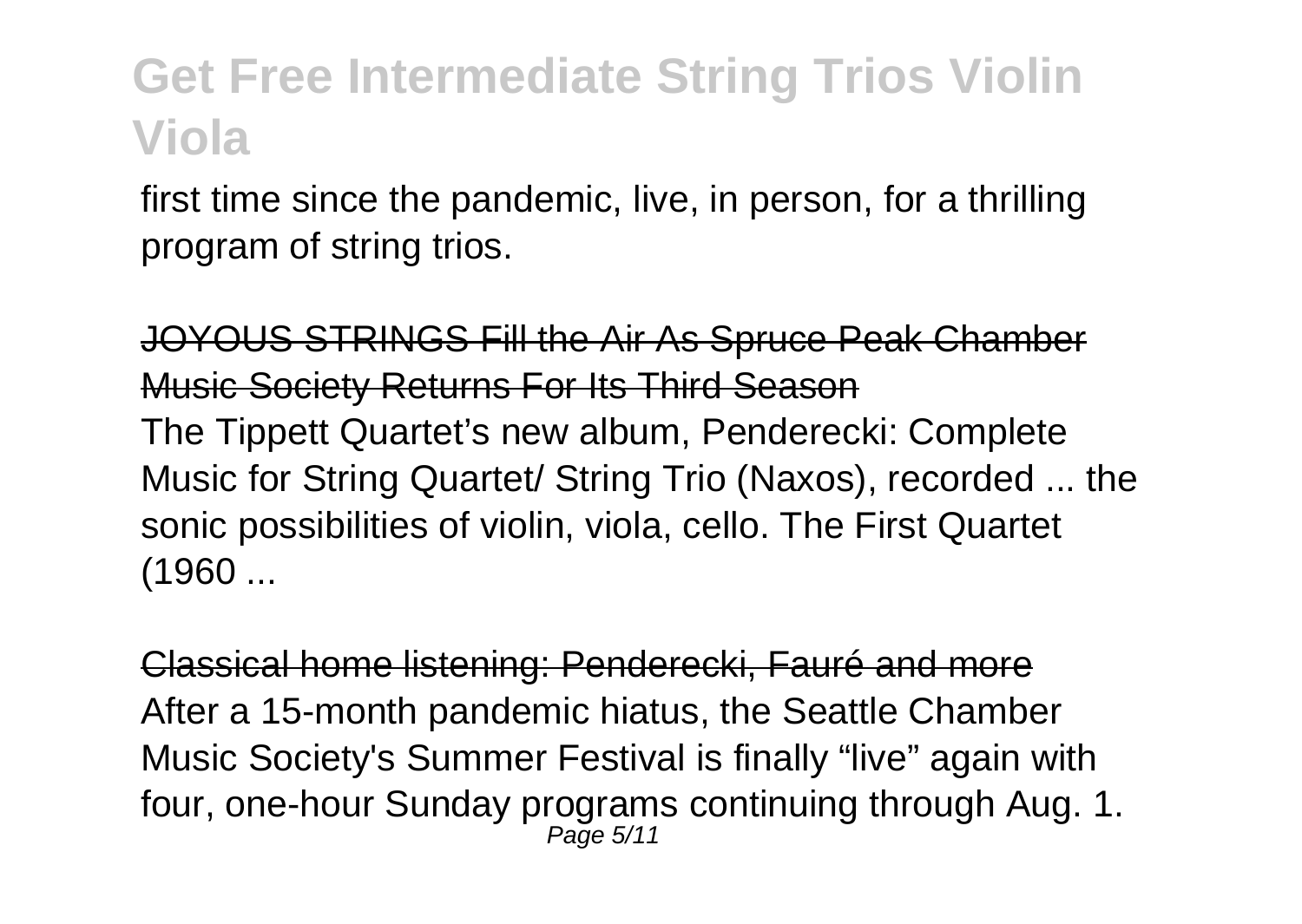Here's why the first ...

Seattle Chamber Music Society is back with its first in-person, post-pandemic concert — and it was wonderful and weird Included in the exhibit are individual violins and violas, as well as string quartet sets (two violins, viola and cello) by Guy Cole and Ken Beckmann, and bows by Tom Goering. "Lou is much more

Strings attached: Tulsa instrument builder curates exhibit of musical art

Go Getter," the first single off the album, has a catchy-as-hell melody with a much-needed message – "Shake off the pressure, sometimes you've gotta burn it down to build it Page 6/11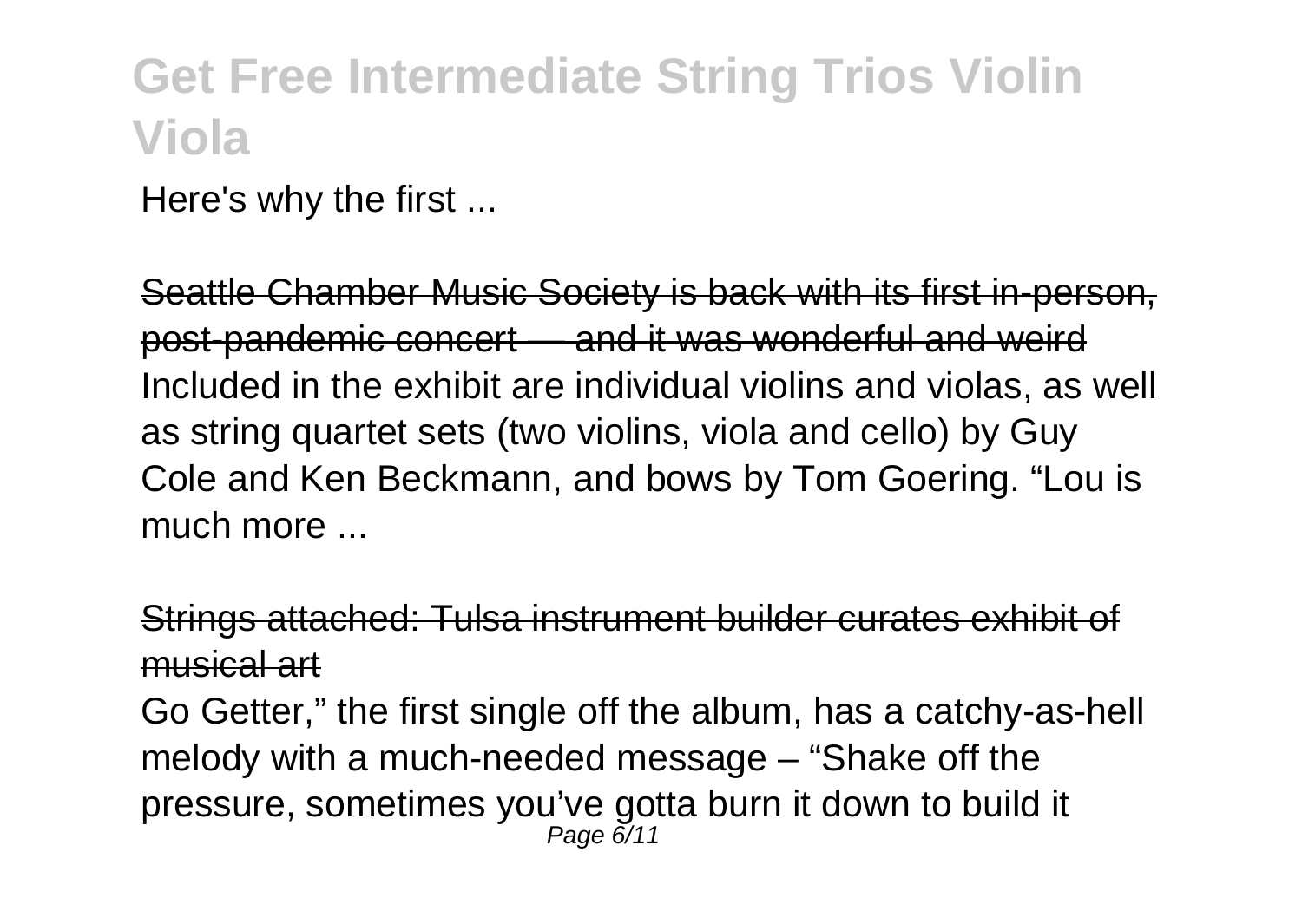hetter."

The Accidentals Announce New Album 'Vessel' The final performances of Taconic Music's fifth annual summer festival will take place in the coming days, beginning with the fourth Faculty Concert on Saturday at 7:30 p.m.

Taconic Music wraps up summer festival this weekend String Theory, in partnership with Lee University and the Hunter Museum of American Art, will continue its seventh season with a concert on Thursday, March 24, at 6:30 p.m., featuring Colin Carr ...

String Theory To Present March 24 Concert Page 7/11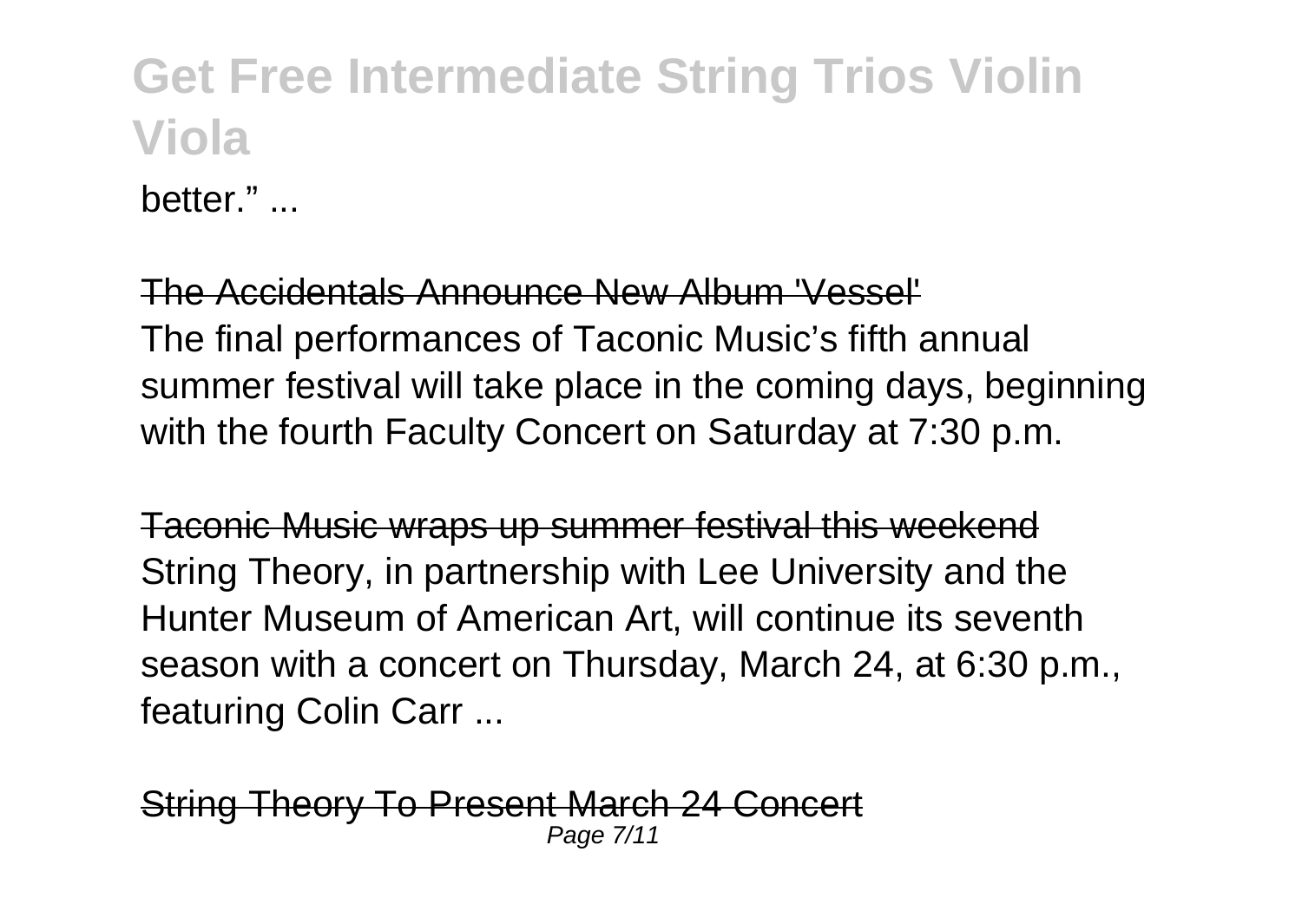Sevenars concerts emerges from the shadow of the COVID pandemic on Sunday, July 11, at 4 pm, with the traditional family concert in South Worthington. Since 1968, the Schrade family of pianists has ...

#### Sevenars concerts returning to Worthington

String Ensemble meets from 10:30 a.m. to noon on July 6-8, with a concert on 10 a.m. on July 9. It is for advanced beginner to intermediate players of all ages, including adults. The ensemble will ...

Carson City Symphony to begin two 'Strings in the Summer 2021' programs Cabot Arts presents "A Concert and Fiddlers Gathering Page 8/11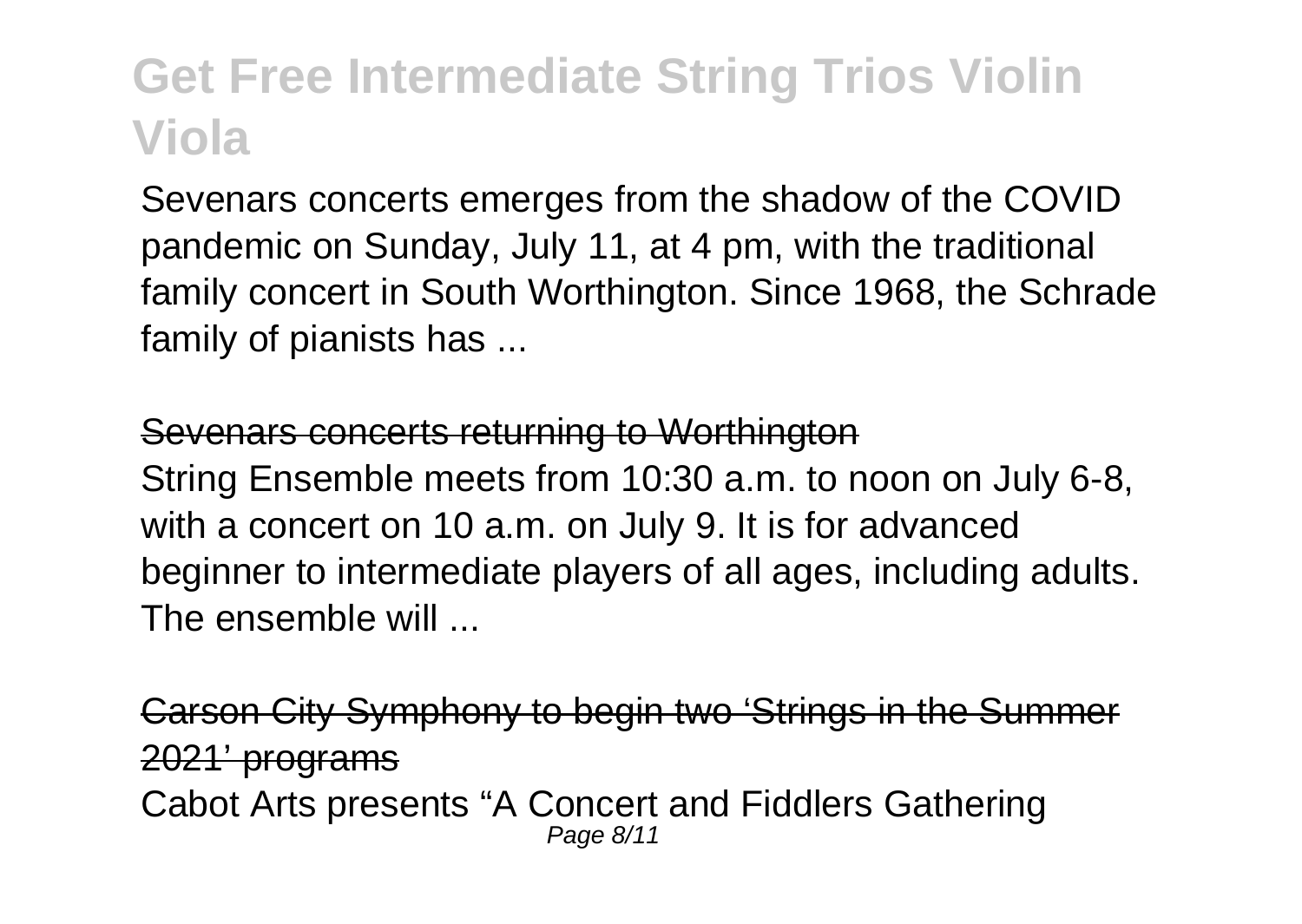Campout," with special guests, The Moon Shells, at 4 p.m. Saturday, July 17, at Catamount Airfield at Under Orion Farm, 1009 Ducharme Road. The ...

#### Vermont Arts News

Veteran violist Atar Arad joined in the Dvorák E-flat major String Quintet and in a String Trio he composed two ... contrasts and unites the violin, viola and cello. It begins with a three ...

Chamber Music International returns to concerts before an audience with the Pacifica String Quartet "We think we did it." The library will include a string trio setup — violin, viola and cello — along with ukuleles, guitars and Page 9/11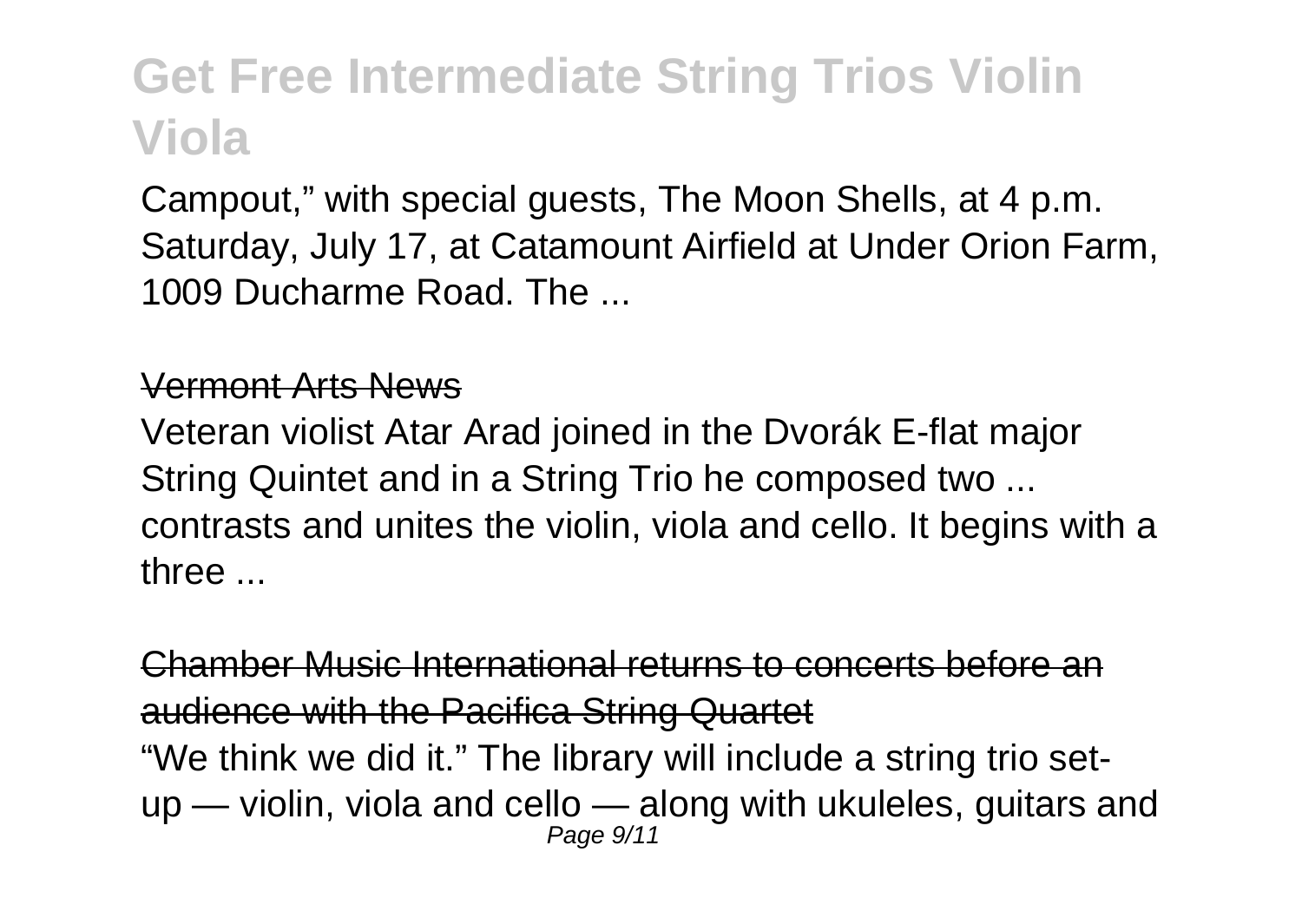percussion instruments. "It'll be a change for kids who maybe haven't ...

Chaffee expands summer programming Music for flute, violin, viola, guitar and cello feature at the ... Zealand in 2002 to take up the post of itinerant teacher of strings at high schools in Palmerston North and Feilding.

Guitarist Cristian Huenuqueo, cellist Sasha Routh to play in Palmerston North

31" for strings and winds ... Alex Davis on bassoon, Jill Levy on violin, Sarah Adams on viola and Peter Weitzner on bass. Future concerts are Aug. 13 at 6 p.m. at the Kent Barns, **Routes**